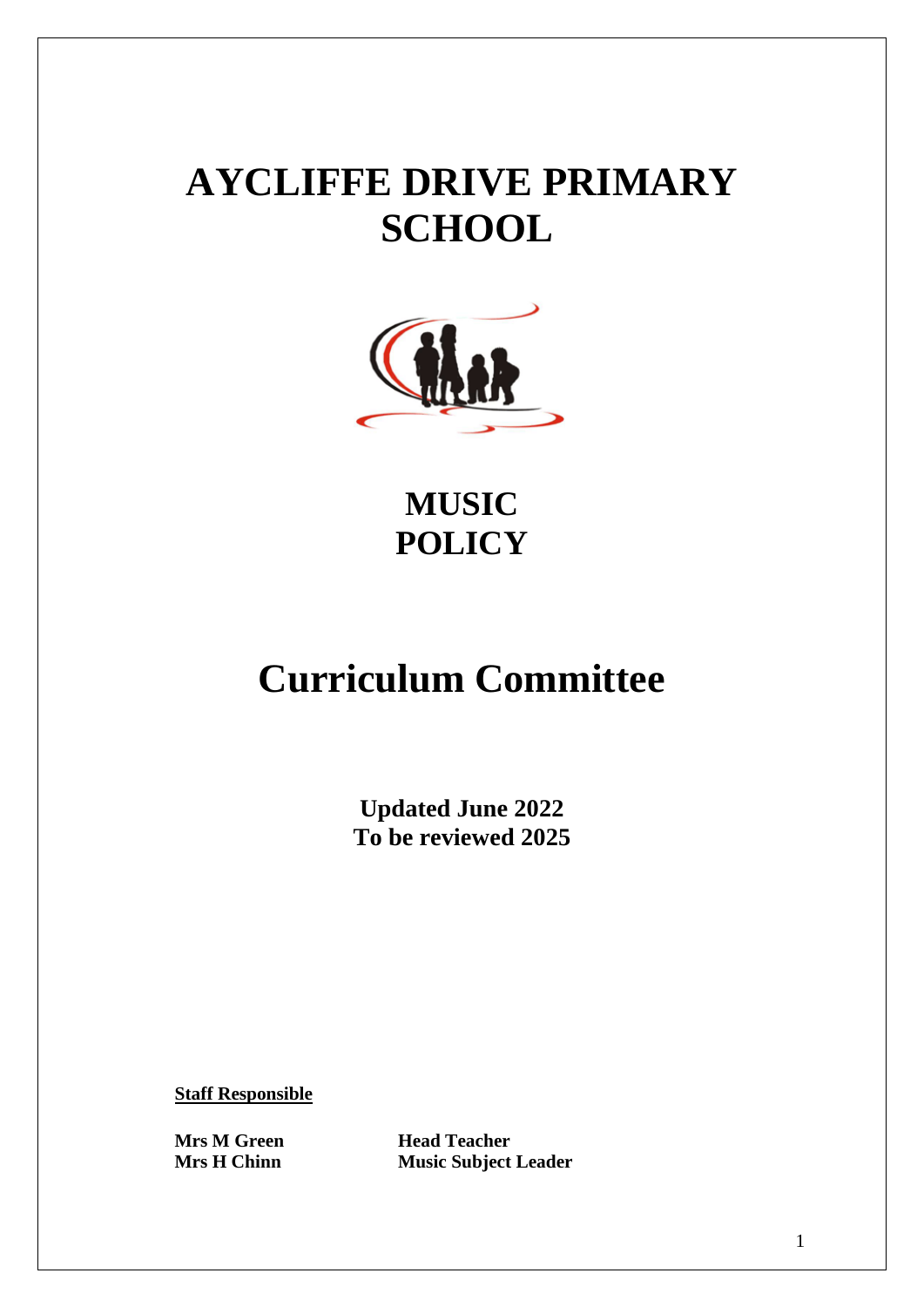## **Rationale**

Our ambition is to make it possible for our pupils, to experience and be enriched by the best music from England and from around the world. We recognise the role that music and the arts can play in creating a vibrant school community and enhancing the quality of life. We believe that every pupil should have the opportunity to sing and to play a musical instrument and we will encourage the widest participation in music.

## **Music Programme of Study Aims**

| <b>Music Programme of Study</b>                                                                                                                                                                                                                                                                                                                                                                                                                                                                                                           |                                                                                                                                                                                                                                                                                                                                                                                                                                                                                                                                                                                                                                                                                                                                                                    |
|-------------------------------------------------------------------------------------------------------------------------------------------------------------------------------------------------------------------------------------------------------------------------------------------------------------------------------------------------------------------------------------------------------------------------------------------------------------------------------------------------------------------------------------------|--------------------------------------------------------------------------------------------------------------------------------------------------------------------------------------------------------------------------------------------------------------------------------------------------------------------------------------------------------------------------------------------------------------------------------------------------------------------------------------------------------------------------------------------------------------------------------------------------------------------------------------------------------------------------------------------------------------------------------------------------------------------|
| <b>Purpose of study</b><br>Music is a universal language that<br>embodies one of the highest<br>forms of creativity.<br>A high-quality music education<br>should engage and inspire pupils<br>to develop a love of music and<br>their talent as musicians, and so<br>increase their self-confidence,<br>creativity and sense of<br>achievement.<br>As pupils progress, they should<br>develop a critical engagement<br>with music, allowing them to<br>compose, and to listen with<br>discrimination to the best in the<br>musical canon. | <b>Aims</b><br>The national curriculum for music aims to ensure that<br>all pupils:<br>Perform, Listen to, Review and Evaluate<br>music across a range of historical periods,<br>genres, styles and traditions, including the<br>works of the great composers and musicians<br>Learn to Sing and to use their voices.<br>Create and Compose Music on their own and<br>with others<br>Learn to play a musical instrument<br>Use technology appropriately and have the<br>$\bullet$<br>opportunity to progress to the next level of<br>musical excellence<br><b>Understand and Explore</b> how music is<br>$\bullet$<br>created, produced and communicated, including<br>through the inter-related dimensions: pitch,<br>duration, dynamics, tempo, timbre, texture, |
|                                                                                                                                                                                                                                                                                                                                                                                                                                                                                                                                           | structure and appropriate musical notations.                                                                                                                                                                                                                                                                                                                                                                                                                                                                                                                                                                                                                                                                                                                       |

## **Differentiation and Special Needs**

Music engages children in a variety of planned and differentiated activities, appropriate to age, ability and any special need.

Our aim is to show through our attitude and actions that entitlement, success and enjoyment of music are the rights of all children.

We recognise that there are children of widely different musical abilities in all classes, so we provide suitable learning opportunities for all children by matching the challenge of the task to the ability of the child. We achieve this in a variety of ways by:

- setting common tasks which are open-ended and can have a variety of responses;
- setting tasks of increasing difficulty (not all children complete all tasks);
- providing resources of different complexity depending on the ability of the child;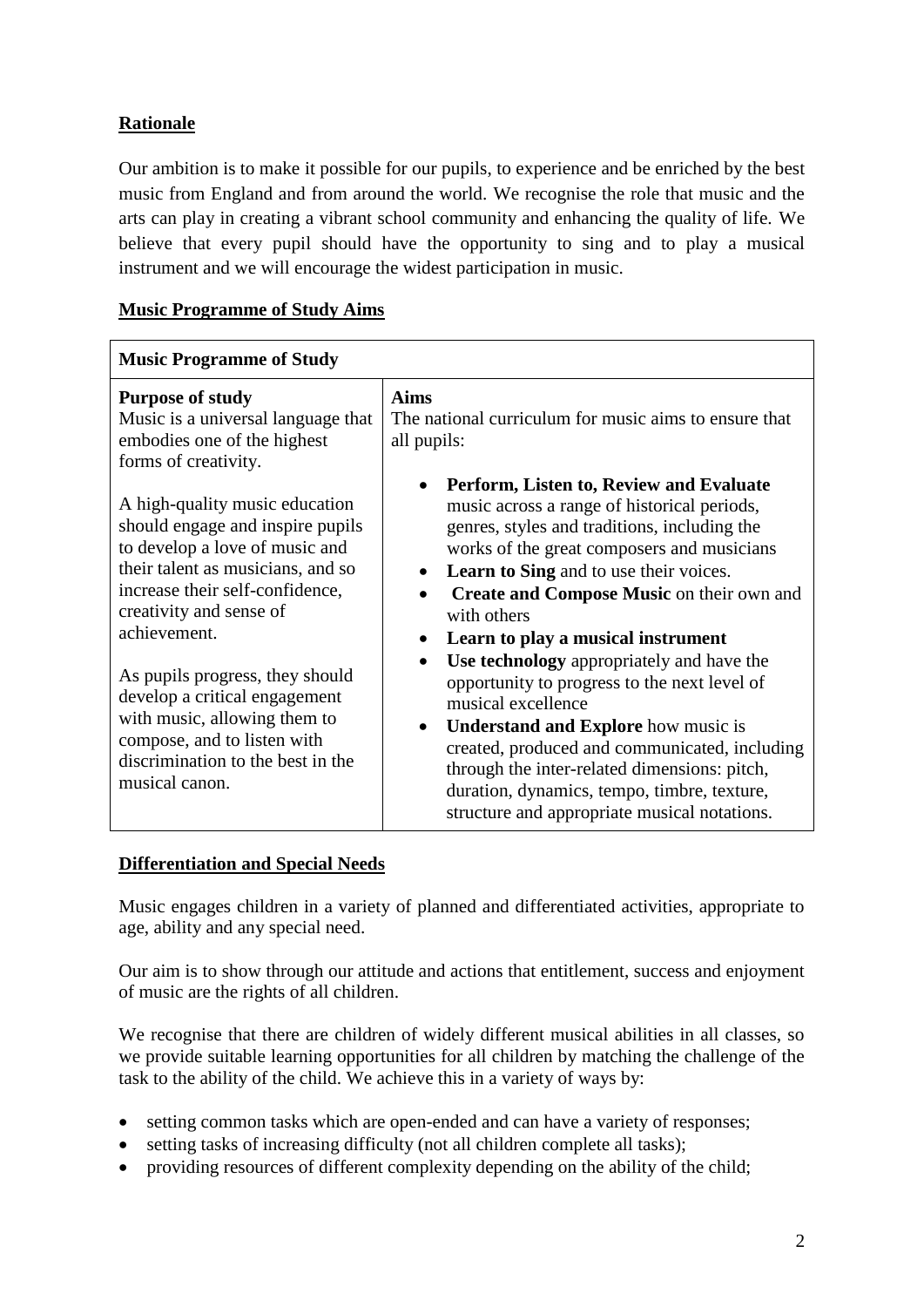using classroom assistants to support the work of individuals or groups of children

### **Spiritual, Moral, Social and Cultural Development**

Music contributes significantly to upholding British values and to the teaching of spiritual, moral, social and cultural development and to personal, social, citizenship and health education.

Through the common goal of making music, children learn to work effectively with other people and build up good relationships.

Music is the basis of many social activities and has an important role to play in the personal development of many young people. It has a vital role to play in building self-confidence. Participation in successful public musical performances is sometimes one of the most memorable things young people do at school.

Listening, creating or performing music can sometimes be a moving and even spiritual experience. We encourage children to reflect on the important effect that music has on people's moods, senses and quality of life. Children at Aycliffe Drive School have the opportunity to encounter music from many cultures and through their growing knowledge and understanding of music they develop more positive attitudes towards other cultures and societies.

#### **Teaching Strategies**

Children will be engaged in a variety of aural activities which may start with an external or internal stimulus; these may be instrumental or vocal. These activities will normally be classroom based and may include the whole class, small groups working together or individuals. This will be backed up by other opportunities and groups when this is appropriate within the school.

#### **Curriculum Planning and Design**

Music is planned using the National Curriculum Programmes of study and may be supplemented by different published schemes such as Charanga. Hertfordshire Music Service also provide support when needed.

In Years 3 and 4, classes receive ukulele lessons through the First Access scheme provided by Herts Music Service.

Every year, the whole school take part in a project developed by the school subject leader called 'Take One Tune.' A piece of music is selected, for example Pachelbel's Canon in D, and the whole school complete an activity based around it. This is then followed up by a performance to the school or in recordings/photographs. A whole school display book is produced showing progress throughout the school and to celebrate the children's achievements.

The Subject leader provides INSET annually